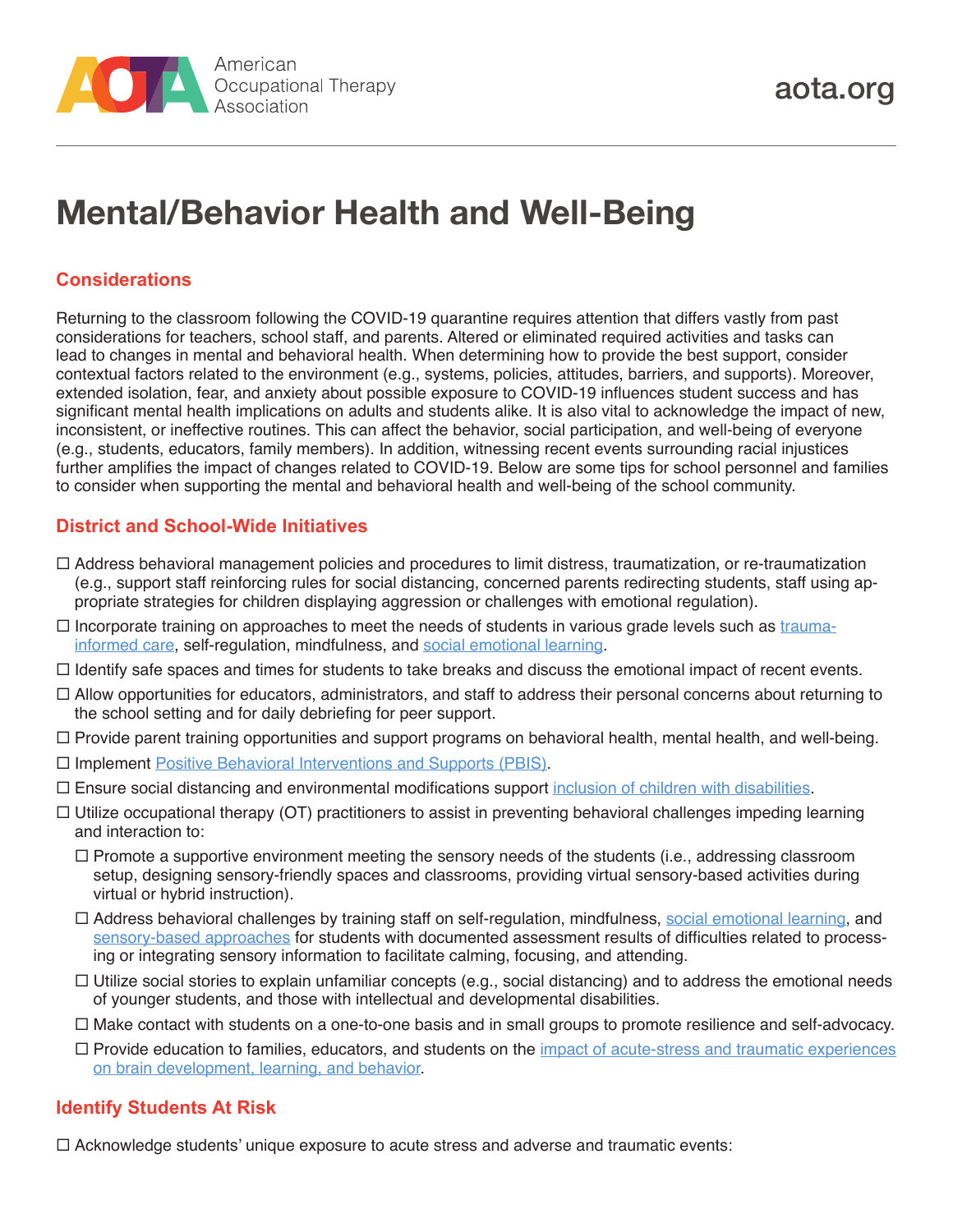- $\Box$  [Grief and loss](https://www.aota.org/~/media/Corporate/Files/Practice/Children/SchoolMHToolkit/Grief%20and%20Loss%20Final.PDF) secondary to family member(s) being diagnosed, quarantined, or dying due to COVID-19
- $\Box$  Distress due to having parents on the front line (e.g., health care workers, grocery store clerks)
- $\Box$  Fear regarding [discrimination and stigma](https://www2.ed.gov/about/offices/list/ocr/docs/ocr-coronavirus-fact-sheet.pdf) secondary to being:
	- $\Box$  A Black student impacted by protests against racial injustices and the increased likelihood of contracting COVID-19
	- $\Box$  An Asian American and Pacific Islander student due to stigma of being linked to the origin of COVID-19
- $\Box$  A history of bullying or being bullied, or being a bystander to bullying
	- $\Box$  Students at [risk](https://www.aota.org/~/media/Corporate/Files/Practice/Children/SchoolMHToolkit/BullyingPreventionInfoSheet.pdf) for being bullied include those with physical and/or developmental disabilities, behavioral challenges, and emotional/mental health diagnoses; coming from low socioeconomic backgrounds; identifying as a member or being suspected of being a member of the LGBTQIA+ community; being socially immature; and/or requiring additional social and emotional support
- $\Box$  Starting at a new school (i.e., relocated, moving between grades, transitioning from junior high to high school)
- $\Box$  Become aware of and acknowledge the [risk factors and early signs of mental illness](https://www.aota.org/~/media/Corporate/Files/Publications/CE-Articles/CE-Article-March-2017.pd) such as internalizing behaviors (e.g., withdrawal, avoidance); externalizing behaviors (e.g., aggression); acute stress; or a history of depression, anxiety, or trauma.

## **Create Supportive Environments**

 $\Box$  Promote positive mental health by creating a sense of [safety](https://www.edutopia.org/blog/20-tips-create-safe-learning-environment-rebecca-alber) and security.

- $\Box$  Affirm positive and prosocial behaviors.
- $\Box$  Adopt equitable school discipline procedures. Enforce procedures consistently.
- □ [Foster kindness](https://everymomentcounts.org/view.php?nav_id=176).
- $\Box$  Reconsider the role of school security personnel beyond discipline.
- $\Box$  Follow a consistent schedule and notify students of changes and disruptions when possible.
- $\Box$  Facilitate social connectedness.
	- $\Box$  Encourage all school personnel to develop [safe and caring relationships](https://everymomentcounts.org/view.php?nav_id=168) with students.
	- $\Box$  Promote friendships by helping students identify others with common interests.
	- $\Box$  Communicate with family members regularly.
	- $\Box$  Use peer supports in the classroom and on the playground.
- $\Box$  Provide opportunities for students to experience mastery and agency.
	- $\Box$  Create a culture that celebrates inquiry and curiosity.
	- $\square$  Encourage students to set goals.
	- $\Box$  Allow students to make choices about activities when possible throughout the day.
	- $\Box$  Teach students how to utilize resources (e.g., dictionaries, class notes, websites, books, peers) to address academic challenges.
	- □ [Encourage positive self-talk](https://everymomentcounts.org/view.php?nav_id=175).
	- $\Box$  Provide opportunities for students to identify and correct their mistakes.
- □ [Allow students to experience positive emotions each day](https://everymomentcounts.org/view.php?nav_id=170).
	- $\Box$  Allow all students to experience [recess](https://www.aota.org/~/media/Corporate/Files/Practice/Children/SchoolMHToolkit/Recess%20Promotion.pdf) adhering to social distancing quidelines.
	- $\Box$  Provide opportunities for students to [engage with peers during lunchtime,](https://www.aota.org/~/media/Corporate/Files/Practice/Children/Cafeteria-Mealtime-Info-Sheet.pdf) including virtually.
	- $\Box$  Routinely use [strategies that cultivate a sense of calm and reduce stress.](https://everymomentcounts.org/view.php?nav_id=170)
	- $\Box$  [Offer opportunities for students to move their bodies throughout the day](https://everymomentcounts.org/view.php?nav_id=172).

### **Services for Students Displaying Mental Health and/or Behavioral Conditions**

- $\Box$  Develop processes for students, families, and educators to report concerns about individual students and threats to school safety.
- $\Box$  Improve access to school-based mental health services and providers (e.g., school social workers, counselors, psychologists, and occupational therapy practitioners) across school teams.